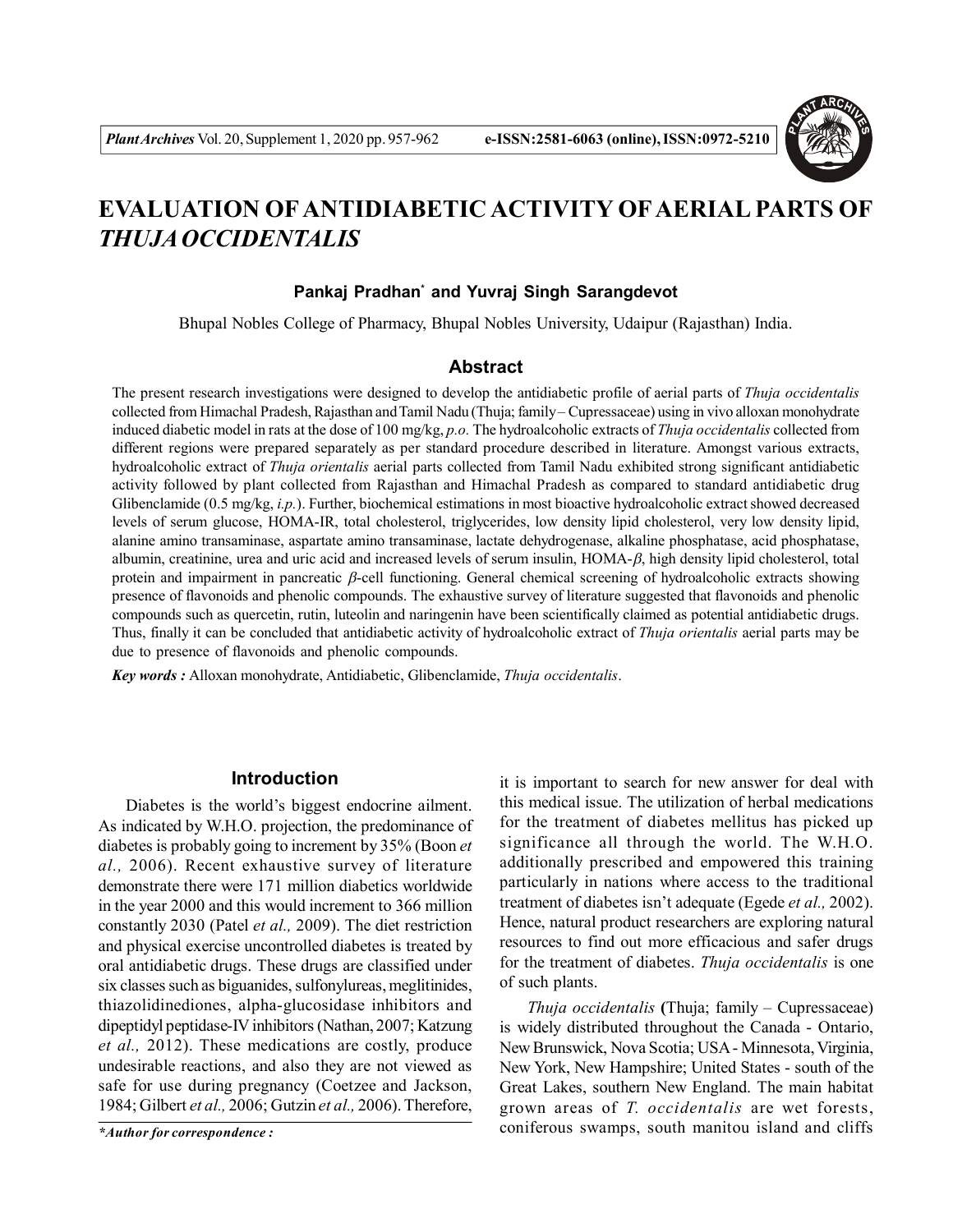(Dhiman *et al.,* 2012). The plant has been traditionally used in the treatment of arthritis pain, rheumatism, skin fungal infections, cancer, insomnia, heart problems, headaches, diabetes, vertigo, emotional depression, restlessness, scalp itching, throat pain, stomach cramps, breathing problem, anxiety, asthma, colds, congestion, acne and dandruff (Kumar *et al.,* 2012). The phytoconstituents have been scientifically reported from the plant - essential oil (0.6%), water-soluble polysaccharides (4.9%), 2.07% reducing sugar, watersoluble minerals  $(2.11\%)$ , tannic agents  $(1.31\%)$  and free acid (1.67%). The essential oils present in plant are the types of monoterpene i.e., thujone (65%), sabines (5%), á-pinen (2%), fenchone (8%), isothujone (8%), origanes, origanol, camphen, carvotanacetone, and myrcen (Kumar *et al.,* 2012). The pharmacological activities scientifically reported from this plant are antimicrobial (Olonisakin *et al.,* 2017), neuroprotective (Revathy *et al.,* 2016), antiulcer (Deb *et al.,* 2009), antioxidant (Dubey and Batra, 2009), hepatoprotective (Dash, 2014), antiviral (Elbeshehy *et al.,* 2015), anticancer (Biswas *et al.,* 2011), anti-HIV, antispasmodic, insecticidal, anti-atherosclerosis (Kumar *et al.,* 2012), molluscicidal, nematicidal, antipyretic, and anti-inflammatory activities (Jain and Sharma, 2017). A complete survey of literature suggested that the selected plant has not been systematically investigated for antidiabetic profile to justify its traditional claims. Therefore, the present investigations were designed to evaluate the antidiabetic profile of selected plant.

# **Materials and Methods**

# **Collection of plant materials**

The dried aerial parts of *Thuja occidentalis* were collected from wild regions of different states such as Himachal Pradesh, Rajasthan and Tamil Nadu. The identity of collected dried aerial parts of *Thuja occidentalis* were also confirmed from National Institute of Science Communication and Information Resources (NISCAIR), New Delhi by Dr. Sunita Garg, Emeritus Scientist, CSIR-NISCAIR with reference no. – NISCAIR/RHMD/Consult/ 2018/3203-04-02 dated 27/ 04/ 2018).

#### **Chemicals, reagents and solvents**

The various chemicals, reagents and solvents (Laboratory and analytical grade) used in present research work were procured from authentic sources such as E Merck, Delhi, India and S.D. Fine Chemicals, Mumbai, India.

#### **Preparation of various extracts**

The hydroalcoholic extracts of *Thuja occidentalis*

collected from different regions were prepared separately as per standard procedure described in literature (Richa *et al.,* 2017). Further, the hydroalcoholic extracts were secreened for presence of bioactive phytoocnstituents uisng gerenal chemical tests (Farnsworth, 1966).

#### **Antidiabetic studies**

#### **Animals**

Wistar Albino rats weighing (180-220 g) maintained on standard laboratory diet (Kisan Feeds Ltd., Mumbai, India). They were housed in the departmental animal house and were exposed to a regular 12 h cycle of light and dark. The experimental protocol was approved by the institutional animal ethical committee as per CPCSEA guidelines by Ministry of Environment and Forests, Government of India (Reg. No. 1181/PO/Ebi/08/ CPCSEA).

#### **Drugs and chemicals**

The mixture of distilled water and 2% of Tween 80 (0.5 ml/kg) was used as vehicle for preparing various test doses of hydroalcoholic extracts of aerial parts of *Thuja occidentalis*. Glibenclamide (0.5 mg/kg) was used as standard antidiabetic drug. Test samples and standard drug were administered orally to rats. The alloxan monohydrate (150 mg/kg, *i.p.*) was used to induction of diabtes in rats.

#### **Experimental setup**

Six groups of animals were made, and each group comprised six animals. The standard drug and test extracts were administered orally to rats once daily at 9:00 AM for 15 days to diabetic rats. The blood glucose concentration was determined in groups of rats treated with crude extracts on 0 day,  $5<sup>th</sup>$  day,  $10<sup>th</sup>$  day and  $15<sup>th</sup>$ day.

Group  $1$  – Control group received vehicle  $(0.5 \text{ ml},$ *p.o.*); Group 2 – Standard group received Glibenclamide (0.5 mg/kg, *p.o.*); Groups 3 – Diabetic control received alloxan (150 mg/kg, *i.p.*); Groups 4 – Test groups received 100 mg/kg dose of hydroalcoholic extract *Thuja orientalis* collected from Himachal Pradesh (100mg/kg); Groups 5 – Test groups received 100 mg/kg dose of hydroalcoholic extract *Thuja orientalis* Rajasthan  $(100mg/kg)$  and Groups 6 – Test groups received 100 mg/kg dose of hydroalcoholic extract *Thuja orientalis* Tamil Nadu (100mg/kg).

#### **Hypoglycemic study in normal rats**

The fasting blood glucose level was monitored in blood sample collected from the ear vein, using the glucose oxidase method. The blood glucose level of the different groups was estimated 2 h after the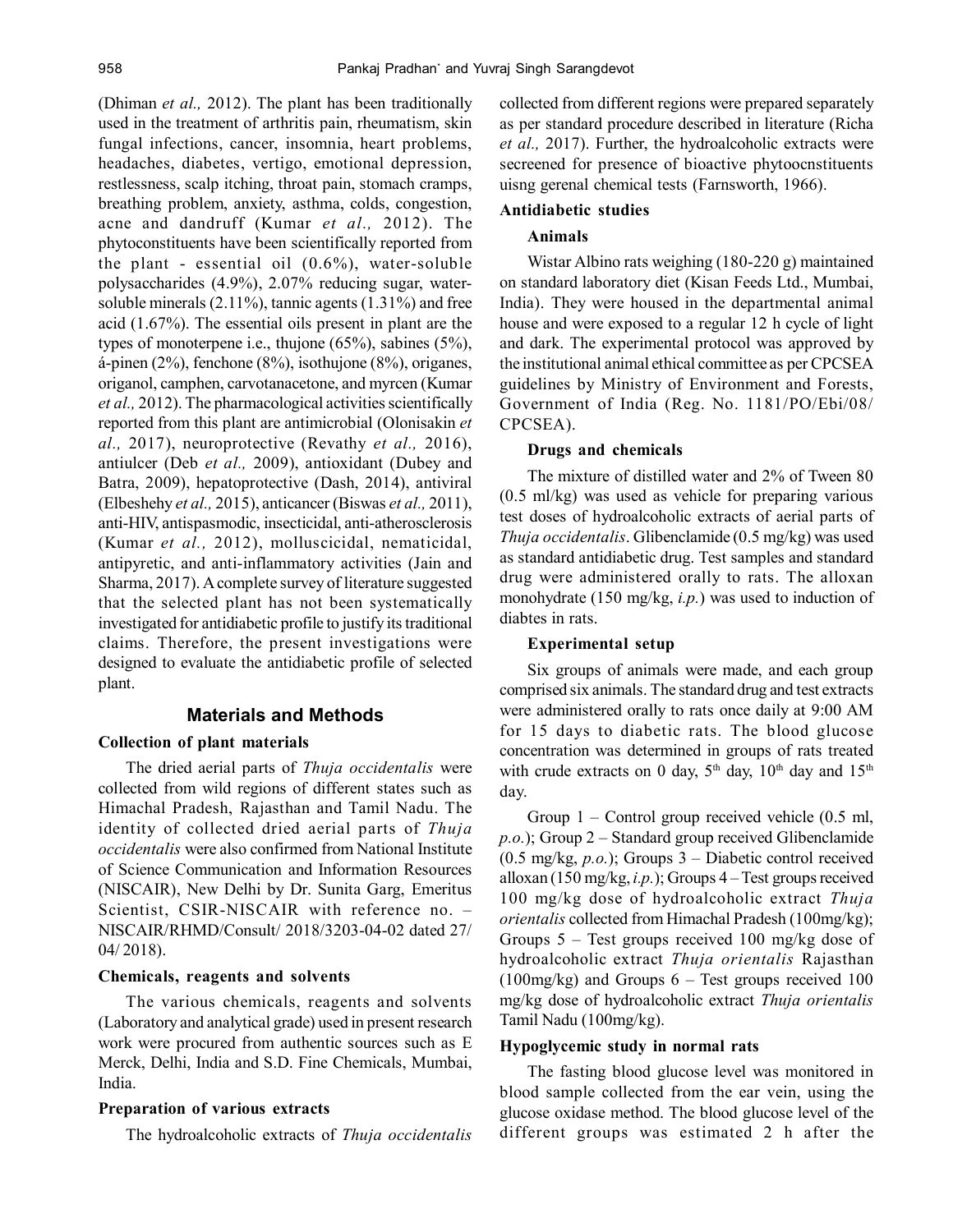administration of the drug. The period of 2 h is based on the finding that the maximum hypoglycemic effect of glibenclamide was found around two hours of administration.

### **Hypoglycemic study in alloxan induced diabetic rat**

Alloxan monohydrate (150 mg/kg body weight) dissolved in normal saline and injected i.p. in 18 h previously fasted animal to induce diabetes. After one hour of alloxan administration, the animals were fed standard pellets and water at libitum. After 72 h, the blood glucose levels were estimated, applying the glucose oxidase method and rats having blood glucose level more than 150 mg/dl were selected for the study. Fasting blood glucose level before and 2 h after the administration of the drug were estimated (Rohilla and Ali, 2012). Blood glucose was estimated by autoanalyser using a commercial assay kit (ERBA diagnostics mannchim GmbH, Germany). The blood sample was centrifuged at 3000.

# **Biochemical estimations**

#### **Collection of blood**

The most bioactive extract was further subjected to biochemical estimations. Rats were euthanized by diethyl ether. The blood tests for biochemical estimation were gathered through cardiovascular cut and put on ice for 2 hr. Blood tests were gathered in cylinder containing EDTA for plasma examination and without EDTA for serum investigation. Serum is acquired after centrifugation at 3000 rpm for 15 min and put away at  $25^{\circ}$ C. These blood samples were used to determination of plasma glucose, insulin HOMA-IR and HOMA- $\beta$  (Wilson and Islam, 2012); lipids – triglycerides, complete cholesterol, HDL cholesterol, LDL cholesterol and VLDL cholesterol (Friedewald *et al.,* 1972); hepatic marker enzymes - AST (Aspartate amino transaminase), ALT (Alanine amino transaminase), ALP (Alkaline phosphatase), LDH (Lactate dehydrogenase) and ACP (Acid phosphatase) (Bergmeyer *et al.,* 1986); kidney function markers – creatinine, urea and uric acid (Toro and Ackerman, 1975); total protein and albumin (Gornall *et al.,* 1949) using well established standard procedures.

### **Statistical analyses**

The information has been communicated as the mean  $\pm$  S.D. The statistical analyses are done by utilizing Sigma details adaptation 3.5. The acquired outcomes are broke down by one way ANOVA followed by Student Newman Keul's test.

# **Results and Discussion**

#### **Antidiabetic activity**

The hydroalcoholic extract of *Thuja orientalis* aerial parts obtained from wild areas of different states Tamil Nadu, Rajasthan and Himachal Pradesh were investigated for *in vivo* antidiabetic activity at the dose of 100 mg/kg, *p.o.* in rats using alloxan monohydrate induced diabetic model. Glibenclamide was used as a standard drug.

Amongst various extracts, hydroalcoholic extract of *Thuja orientalis* aerial parts collected from Tamil Nadu exhibited strong significant antidiabetic activity followed by plant collected from Rajasthan and Himachal Pradesh as compared to glibenclamide (0.5 mg/kg, *i.p.*). The results are presented in (Table 1).

The results of preliminary phytochemical profiling of various hydroalcoholic extracts of *Thuja orientalis* aerial parts showed presence of phenolic and flavonoids as major classes of phytoconstituents. The exhaustive survey of literature suggested that flavonoids such as quercetin, rutin (Jadhav and Puchchakayala, 2012), luteolin (Josline *et al.,* 2013) and naringenin (Ortiz-Andrade *et al.,* 2008) have been scientifically claimed as potential antidiabetic drugs. Thus, finally it can be concluded that antidiabetic activity of hydroalcoholic extract of *Thuja orientalis* aerial parts may be due to presence of phenolic and flavonoids.

#### **Biochemical estimations**

The effect of hydroalcoholic extract of *Thuja orientalis* aerial parts obtained from wild area of Tamil Nadu on serum glucose and insulin levels were estimated using alloxan monohydrate induced diabetes model on the last day of test. The homeostatic model assessmentinsulin resistance (HOMA-IR) and HOMA- $\beta$  (pancreatic  $\beta$ -cell function) scores were also calculated. The results of hydroalcoholic extract of *Thuja orientalis* aerial parts showed significant decreased level of serum glucose, HOMA-IR and increased level of serum insulin, HOMA-  $\beta$  and improvement in pancreatic  $\beta$ -cell functioning as compared to standard drug. The results are presented in table 2. The increased levels of serum glucose, HOMA-IR and decreased levels of serum insulin,  $HOMA-\beta$  and impairment in pancreatic  $\beta$ -cell functioning was observed in diabetic animals. The levels of above mentioned parameters are reversed via using antidiabetic drugs. Therefore, our findings are in accordance with the literature review (Chen *et al.,* 2015; Masiello *et al.,* 1998; Qu *et al.,* 2011; Tahara *et al.,* 2008; Turner *et al.,* 1979; Wallace *et al.,* 2004).

The effect of hydroalcoholic extract of *Thuja*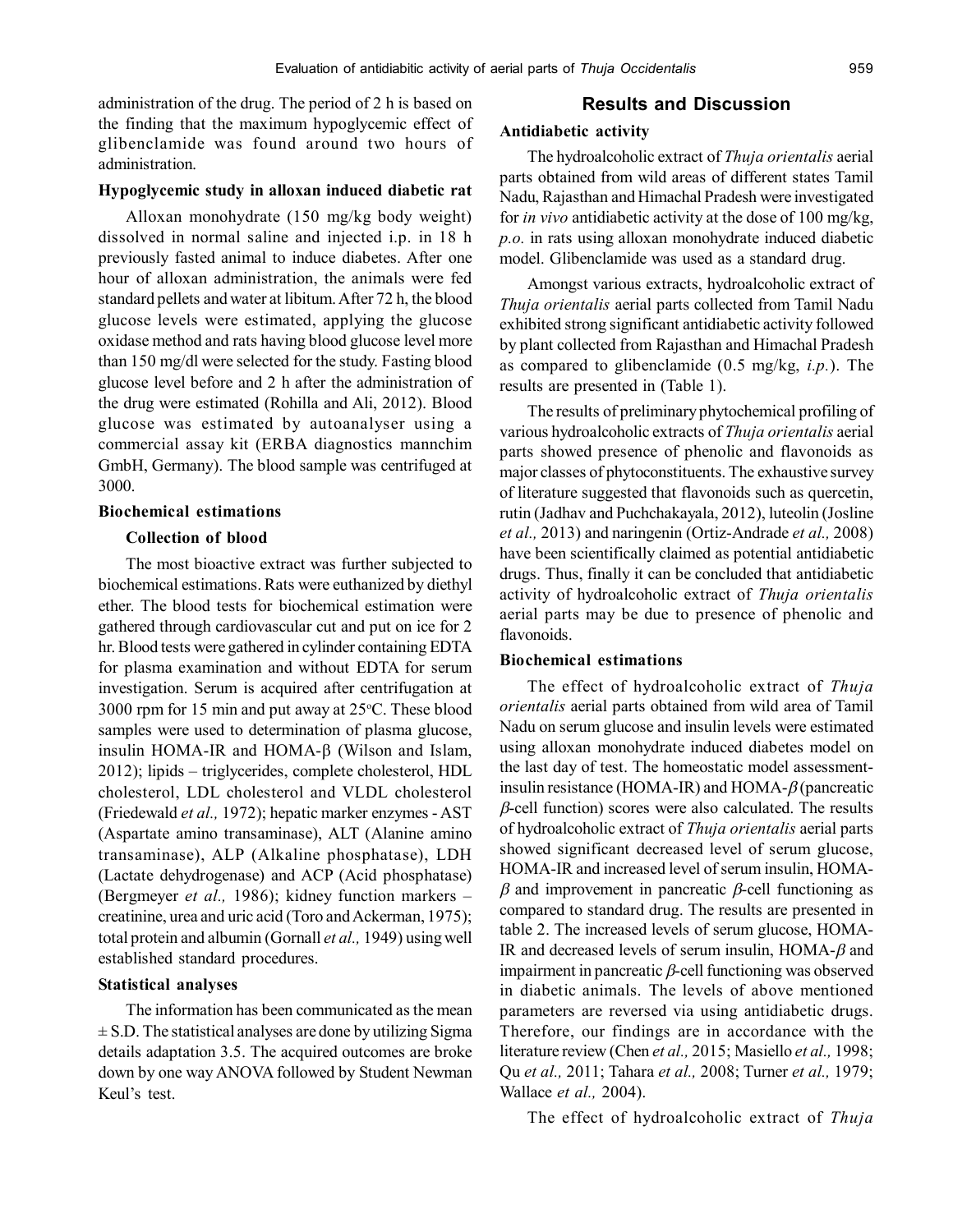| <b>Groups</b>                       | Dose (mg/kg) $ $ | Blood glucose concentration (mg/dL) |                                                       |                               |                                |  |  |
|-------------------------------------|------------------|-------------------------------------|-------------------------------------------------------|-------------------------------|--------------------------------|--|--|
|                                     |                  | 0 day                               | $5th$ day                                             | $10th$ day                    | $15th$ day                     |  |  |
| Control $(0.5\%$ Tween 80)          | Vehicle (1ml)    | $80.25 \pm 8.25^{*a}$               | $81.22 \pm 6.25^{*a}$                                 | $81.75 \pm 8.25^{*a}$         | $80.21 \pm 8.25*$              |  |  |
| Alloxan                             | 150              | $160.25 \pm 16.33$                  | $178.23 \pm 14.22^{\text{a}}$                         | $191.25 \pm 17.25^{\text{a}}$ | $205.25 \pm 10.25^{\text{a}}$  |  |  |
| Glibenclamide                       | 0.5              | $156.22 \pm 17.25$                  | $145.11 \pm 11.25$ *                                  | $11022 \pm 1100*$             | $82.25 \pm 8.25^*$             |  |  |
| Thuja orientalis (Tamil Nadu)       | 100              | $170.25 \pm 15.54$                  | $148.25 \pm 11.25$ *                                  | $116.25 \pm 15.25$ *          | $89.25 \pm 8.25$ *             |  |  |
| Thuja orientalis (Rajasthan)        | 100              | $162.25 \pm 16.24$                  | $152.25 \pm 15.25^*$                                  | $135.50 \pm 16.25^{*a}$       | $99.25 \pm 8.25$ <sup>*a</sup> |  |  |
| Thuja orientalis (Himachal Pradesh) | 100              |                                     | $165.25 \pm 16.54$   156.25 $\pm$ 12.58 <sup>*a</sup> | $145.25 \pm 12.25$ *a         | $105.25 \pm 13.25$ *a          |  |  |

**Table 1:** Antidiabetic activity of hydroalcoholic extracts of *Thuja orientalis* aerial parts.

The observations are presented in the form of Mean  $\pm$  S.D. \**P<0.05* vs Alloxan control; <sup>a</sup>*P*<*0.05* vs. Glibenclamide (Standard drug); one-way ANOVA followed by Student-Newman-Keul's test.

**Table 2:** Effect of bioactive hydroalcoholic extracts of *Thuja orientalis* aerial parts on serum glucose, insulin, HOMA-IR and HOMA- $\beta$  in alloxan induced diabetic test in rats.

| Groups                                                                                                              |               | Dose (mg/kg)   Glucose(mg/dL) | $Insulin(µ U/mL)$ HOMA-IR     |                   | HOMA-B                                                 |  |  |
|---------------------------------------------------------------------------------------------------------------------|---------------|-------------------------------|-------------------------------|-------------------|--------------------------------------------------------|--|--|
| Control $(0.5\%$ Tween 80)                                                                                          | Vehicle (1ml) | $80.21 \pm 8.25^*$            | $20.25 \pm 0.12^*$            | $4.25 \pm 0.10^*$ | $56.25 \pm 2.25^*$                                     |  |  |
| Alloxan                                                                                                             | 150           | $205.25 \pm 10.25^{\circ}$    | $13.11 \pm 0.30^a$            |                   | $6.58\pm0.12^{\text{a}}$ 20.25 $\pm$ 0.25 <sup>a</sup> |  |  |
| Glibenclamide                                                                                                       | 0.5           | $82.25 \pm 8.25*$             | $18.25 \pm 0.65^*$            |                   | $4.10\pm0.25$ *   54.25 $\pm1.99$ *                    |  |  |
| Thuja orientalis (Tamil Nadu)                                                                                       | 100           | $89.25 \pm 8.25$ *            | $19.80 \pm 0.75$ <sup>*</sup> |                   | $3.99\pm0.11$ * 55.25 $\pm1.85$ <sup>*</sup>           |  |  |
| The observations are presented in the form of Mean $\pm$ S.D. *P<0.05 vs Alloxan control; *P<0.05 vs. Glibenclamide |               |                               |                               |                   |                                                        |  |  |

(Standard drug); one-way ANOVA followed by Student-Newman-Keul's test.

**Table 3:** Effect of bioactive hydroalcoholic extracts of *Thuja orientalis* aerial parts on serum lipid levels in alloxan induced diabetic test in rats.

| <b>Groups</b>                 | Dose(mg/kg)   | Total                  | <b>Trigylcerides</b>           | HDL-                                                           | LDL-                                                     | <b>VLDL</b>                   |
|-------------------------------|---------------|------------------------|--------------------------------|----------------------------------------------------------------|----------------------------------------------------------|-------------------------------|
|                               |               | cholesterol<br>(mg/dL) | (mg/dL)                        | cholesterol<br>(mq/dL)                                         | cholesterol<br>(mg/dL)                                   | (mg/dL)                       |
| Control $(0.5\%$ Tween 80)    | Vehicle (1ml) | $60.25 \pm 1.55^*$     | $70 25 \pm 1.11$ <sup>*</sup>  | $60.25 \pm 1.25$ <sup>*</sup>                                  | $15.25 \pm 0.58$ <sup>*</sup>                            | $16.01 \pm 0.12$ <sup>*</sup> |
| Alloxan                       | 150           | $110.25 \pm 1.60^a$    |                                | $180.25 \pm 2.25$ <sup>a</sup>   30.25 $\pm 1.01$ <sup>a</sup> | $150.25 \pm 0.55^{\text{a}}$ 46.25 $\pm 0.25^{\text{a}}$ |                               |
| Glibenclamide                 | 0.5           | $63.25 \pm 1.88^*$     | $75 25\pm1.25^*$               | $66.25 \pm 1.11^*$                                             | $17.25 \pm 0.99^*$                                       | $18.24\pm0.30^*$              |
| Thuja orientalis (Tamil Nadu) | 100           | $66.24 \pm 1.65^*$     | $80\,25 \pm 1.34$ <sup>*</sup> | $68.25 \pm 1.58^*$                                             | $15.55 \pm 0.66^*$                                       | $18.65\pm0.48^*$              |

The observations are presented in the form of Mean  $\pm$  S.D.  $*P<0.05$  vs Alloxan control;  ${}^{a}P<0.05$  vs. Glibenclamide (Standard drug); one-way ANOVA followed by Student-Newman-Keul's test.

*orientalis* aerial parts obtained from wild area of Tamil Nadu on serum lipid levels were estimated using alloxan monohydrate induced diabetes model on the last day of test. The results of hydroalcoholic extract of *Thuja orientalis* aerial parts showed significant decreased levels of total cholesterol, triglycerides, LDL-cholesterol, VLDL and increased level of HDL-cholesterol as compared to standard drug. The results are presented in table 3. The higher levels of total cholesterol, triglycerides, LDL-cholesterol, VLDL and lower level of HDLcholesterol are observed in diabetic animals. On the other side, antidiabetic drugs reverse the levels of parameters involved in lipid profile. Therefore, our results are in accordance with literature (Daniel, 2011; Garvey *et al.,* 2003; Hermayer, 2004; Krauss, 2004).

The effect of hydroalcoholic extract of *Thuja orientalis* aerial parts obtained from wild area of Tamil Nadu on level of hepatic marker enzymes levels were estimated using alloxan monohydrate induced diabetes

model on the last day of test. The results of hydroalcoholic extract of *Thuja orientalis* aerial parts showed significant decreased levels of ALT, AST, LDH, ALP, ACP, albumin and increased level of total protein (TP) as compared to standard drug. The results are presented in table 4. The levels of ALT, AST, LDH, ALP, ACP, albumin are increased and TP are decreased in diabetic animals. The antidiabetic drugs act via decreased levels of ALT, AST, LDH, ALP, ACP, albumin and increased level of TP. Therefore, our results are in agreement with literature review (Harris, 2005).

The effect of hydroalcoholic extract of *Thuja orientalis* aerial parts obtained from wild area of Tamil Nadu on level of kidney function markers levels were estimated using alloxan monohydrate induced diabetes model on the last day of test. The results of hydroalcoholic extract of *Thuja orientalis* aerial parts showed significant mild decreased levels of creatinine, urea and uric acid as compared to standard drug. The results are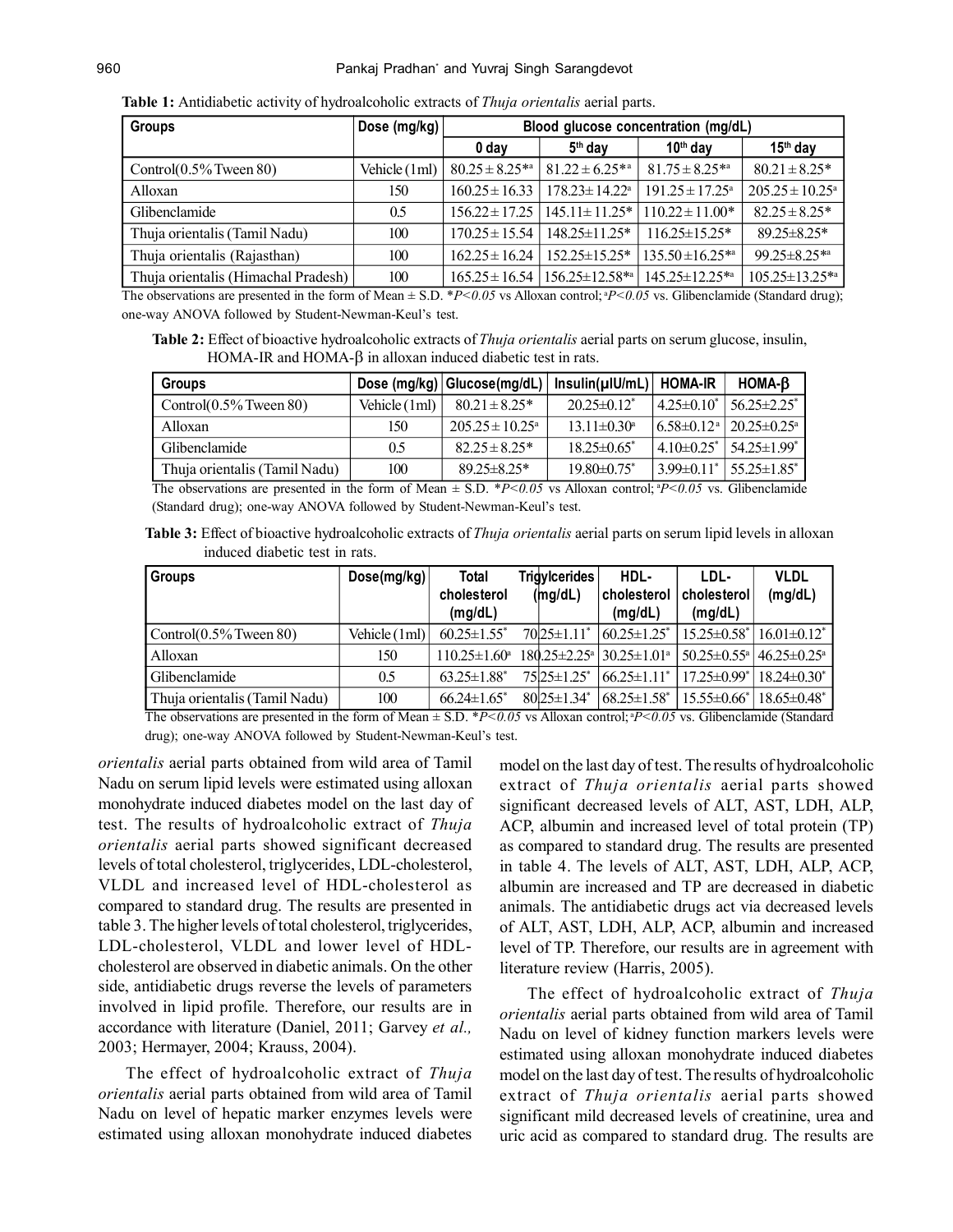| <b>Groups</b>          | Dose(mg/kg)                   | ALT(U/L)            | AST(U/L)                             | LDH(U/L)                                                                                                                                                            | ALP(U/L)          | ACP(U/L)          |                   | TP(g/dL) Albumin(g/dL)       |
|------------------------|-------------------------------|---------------------|--------------------------------------|---------------------------------------------------------------------------------------------------------------------------------------------------------------------|-------------------|-------------------|-------------------|------------------------------|
| Control $(0.5\%$ Tween | $25.56 \pm 0.25$ <sup>*</sup> |                     | $150.25 \pm 1.87$ $1454.11 \pm 3.25$ | $26.25 \pm 0.11^*$                                                                                                                                                  | $8.25 \pm 0.11^*$ | $6.25 \pm 0.01^*$ | $3.25 \pm 0.01^*$ |                              |
| 80) Vehicle (1ml)      |                               |                     |                                      |                                                                                                                                                                     |                   |                   |                   |                              |
| Alloxan                | 150                           |                     |                                      | $(70.25 \pm 0.85^{\circ})$ $(130.25 \pm 1.47^{\circ})$ $(3011.25 \pm 2.48^{\circ})$ $(80.45 \pm 0.23^{\circ})$ $(22.24 \pm 0.12^{\circ})$ $(4.55 \pm 0.11^{\circ})$ |                   |                   |                   | $5.45 \pm 0.05^{\text{a}}$   |
| Glibenclamide          | 0.5                           | $127.25 \pm 0.40^*$ |                                      | $52.25\pm1.65^*$   1324.45 $\pm$ 3.47 <sup>*</sup>   29.44 $\pm$ 0.45 <sup>*</sup>   10.24 $\pm$ 0.16 <sup>*</sup>   7.25 $\pm$ 0.15 <sup>*</sup>                   |                   |                   |                   | $3.45 \pm 0.07^*$            |
| Thuja orientalis       | 100                           | $35.25 \pm 0.69^*$  | $56.60 \pm 1.62^*$                   | $1445.99\pm2.69$ <sup>*</sup> 27.88 $\pm$ 0.78 <sup>*</sup> 9.87 $\pm$ 0.54 <sup>*</sup>                                                                            |                   |                   | $689\pm0.05^*$    | $3.98 \pm 0.12$ <sup>*</sup> |
| (Tamil Nadu)           |                               |                     |                                      |                                                                                                                                                                     |                   |                   |                   |                              |

**Table 4:** Effect of bioactive hydroalcoholic extracts of *Thuja orientalis* aerial parts on hepatic marker enzymes levels in alloxan induced diabetic test in rats.

The observations are presented in the form of Mean  $\pm$  S.D. \**P*<0.05 vs Alloxan control; \**P*<0.05 vs. Glibenclamide (Standard drug); one-way ANOVA followed by Student-Newman-Keul's test.

**Table 5:** Effect of bioactive hydroalcoholic extracts of *Thuja orientalis* aerial parts on kidney function markers levels in alloxan induced diabetic test in rats.

| <b>Groups</b>                 | Dose (mg/kg)  | Creatinine(mg/dL)          | Urea(mg/dL)              | Uric acid(mg/dL)             |
|-------------------------------|---------------|----------------------------|--------------------------|------------------------------|
| Control $(0.5\%$ Tween 80)    | Vehicle (1ml) | $0.52 \pm 0.05*$           | $40.12\pm0.55^*$         | $3.58\pm0.29^*$              |
| Alloxan                       | 150           | $1.25 \pm 0.15^{\text{a}}$ | $61.25 \pm 0.60^{\circ}$ | $6.25 \pm 0.31$ <sup>a</sup> |
| Glibenclamide                 | 0.5           | $0.60 \pm 0.07*$           | $42.25\pm0.45^*$         | $3.85 \pm 0.56^*$            |
| Thuja orientalis (Tamil Nadu) | 100           | $0.60 \pm 0.07*$           | $48.54\pm0.90^*$         | $3.26 \pm 0.67^*$            |

The observations are presented in the form of Mean  $\pm$  S.D.  $*P<0.05$  vs Alloxan control;  $P<0.05$  vs. Glibenclamide (Standard drug); one-way ANOVA followed by Student-Newman-Keul's test.

presented in (Table 5). The levels of creatinine, urea and uric acid are increased in diabetic animals. The antidiabetic drugs decline the higher levels of levels of creatinine, urea and uric acid. Therefore, our results of kidney function marker level are in agreement with literature (Gross *et al.,* 2005).

# **Conclusion**

The hydroalcoholic extracts of *Thuja orientalis* aerial parts collected from different regions exhibited significant antidiabetic activity in comparison to glibenclamide (0.5 mg/kg, *i.p.*). The results of preliminary phytochemical screening showing presence of flavonoids and phenolic compounds as major classes of phytoconstituents. Thus, finally it can be concluded that antidiabetic activity of hydroalcoholic extract of *Thuja orientalis* aerial parts may be due to presence of flavonoids and phenolic compounds. Further, the bioactive extract will be subjected to column chromatography to isolate potent antidiabetic constituents.

#### **References**

- Bergmeyer, H.U., M. Horder and R. Rej (1986). Approved recommendation on IFCC methods for the measurement of catalytic concentration of enzymes. *J. Clin. Chem. Clin. Biochem.,* **24:** 481-495.
- Biswas, R., S.K. Mandal, S. Dutta, S.S. Bhattacharyya, N. Boujedaini and A.R.K. Bukhsh (2011). Thujone rich fraction of *Thuja occidentalis* demonstrates major anticancer potentials: Evidences from *in vitro* studies on A375 cells. *Evid. Based Complement. Alternat. Med.*, **568148:** 1-16.
- Boon, N.A., N.R. Colledge and B.R. Walker (2006). Davidson's Principles and Practice of Medicine, Vol 20. Elsevier, London, 805-844.
- Chen, J., S. Mangelinckx, A. Adams, Z. Wang, W. Li and N. De Kimpe (2015). Natural flavonoids as potential herbal medication for the treatment of diabetes mellitus and its complications. *Nat. Prod. Comm.,* **10:** 187-200.
- Coetzee, E.J. and W.P. Jackson (1984). Oral hypoglycaemics in the first trimester and fetal outcome. *S. Afr. Med. J.,* **65:** 635-637
- Daniel, M.J. (2011). Lipid management in patients with type 2 diabetes. *Am. Health Drug Benefits*, **4:** 312-322.
- Dash, A.K. (2014). Protection from hepatic ischemia and improvement of liver regeneration by *Thuja Orientalis*. *Int. J. Pharm. Sci. Res.,* **5:** 2574-2578.
- Deb, L., S.K. Dubey, A. Jain, A.K. Jain and G.S. Pandian (2009). Preventive effect of Thuja occidentalis (Linn) on gastric ulcer - A novel role of free radical scavenger. *J. Nat. Remed.,* **9:** 152-158.
- Dhiman, A., M. Bhan, R. Lal, B. Dhiman and C. Singla (2012). An appraisal on pharmacognosy, phytochemistry and bioactivity of *Thuja Occidentalis* Linn. (Cupressaceae). *J. Pharm. Sci. Innov.,* **1:** 1-5.
- Dubey, S.K. and A. Batra (2009). Antioxidant activities of *Thuja Occidentalis* Linn. *Asian J. Pharm. Clin. Res.,* **2:** 73-76.
- Egede, L.E., X. Ye, D. Zheng and M.D. Silverstein (2002). The prevalence and pattern of complementary and alternative medicine use in individuals with diabetes. *Diabetes Care*, **25:** 324-329.
- Elbeshehy, E.K.F., E.M.R. Metwali and O.A. Almaghrabi (2015). Antiviral activity of *Thuja orientalis* extracts against